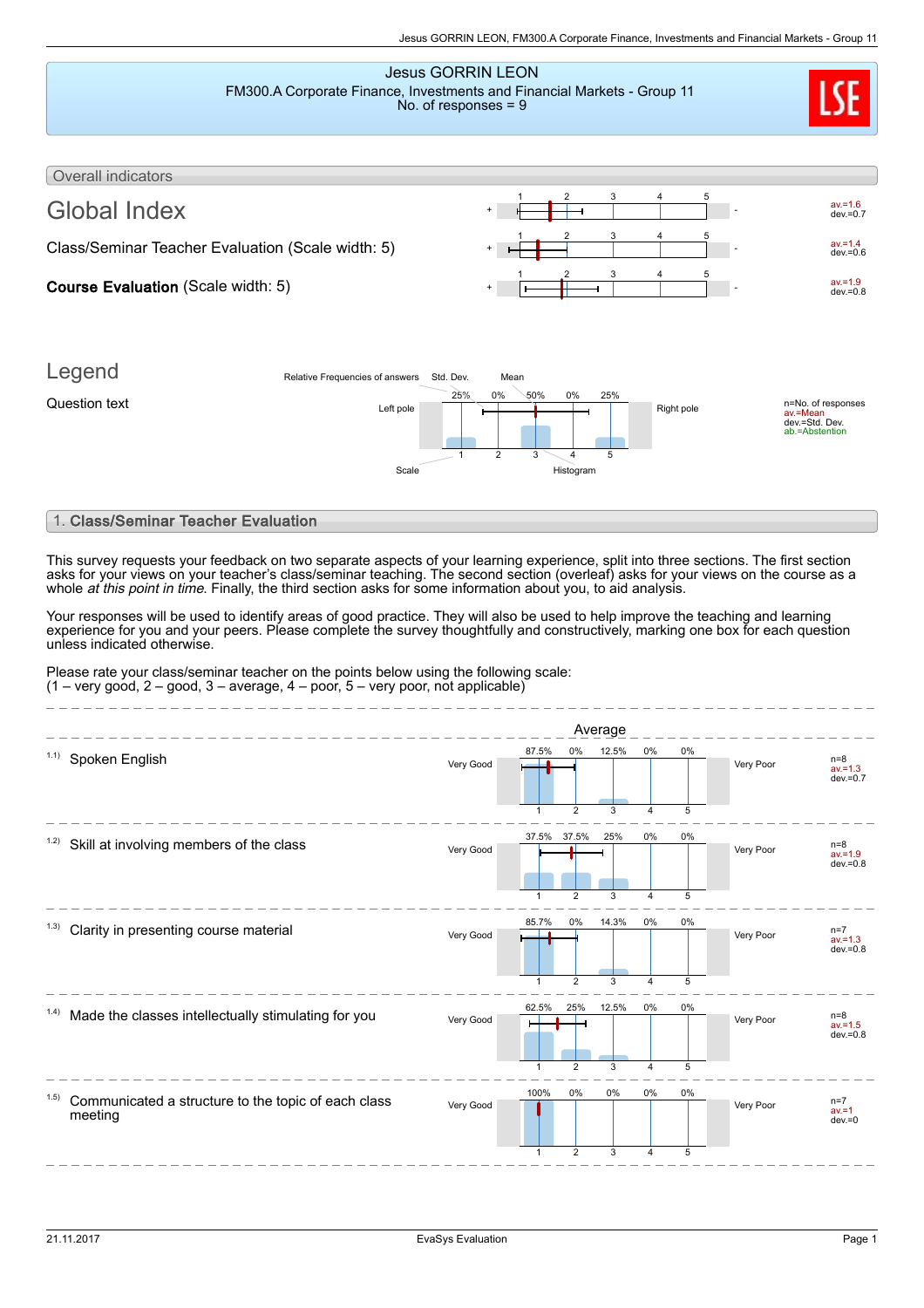| 1.6)  | Provided helpful feedback on your work/performance                                                        | Very Good      | 88.9% | 0%                                        | 11.1%           | 0%         | 0%<br>5         | Very Poor          | $n=9$<br>$av = 1.2$<br>$dev = 0.7$ |
|-------|-----------------------------------------------------------------------------------------------------------|----------------|-------|-------------------------------------------|-----------------|------------|-----------------|--------------------|------------------------------------|
| 1.7)  | Improved your understanding of the course material                                                        | Very Good      | 62.5% | 25%                                       | 12.5%           | 0%         | 0%              | Very Poor          | $n=8$<br>$av = 1.5$<br>$dev = 0.8$ |
| (1.8) | Please rate your own contribution to classes/<br>seminars using the same scale                            | Very Good      | 37.5% | $\overline{2}$<br>12.5%<br>$\overline{2}$ | 3<br>37.5%<br>3 | $0\%$<br>Δ | 5<br>12.5%<br>5 | Very Poor          | $n=8$<br>$av = 2.4$<br>$dev = 1.4$ |
| 1.9)  | In general, how satisfied have you been so far with<br>the class teaching on this course by this teacher? | Very Satisfied | 62.5% | 37.5%<br>$\overline{2}$                   | 0%<br>3         | $0\%$      | 0%<br>5         | Not Very Satisfied | $n=8$<br>$av = 1.4$<br>$dev = 0.5$ |

 $1.10$ ) Please write below aspects of this teacher's class/seminar teaching that you think could be improved and/or aspects that were particularly helpful.

I don't think anything con beimpored as his teaching is excelled. He to realls down

everything where simply making it much easier to industring.

/ and invite studets better.

very near explanations & ensures iffrat everyone understands the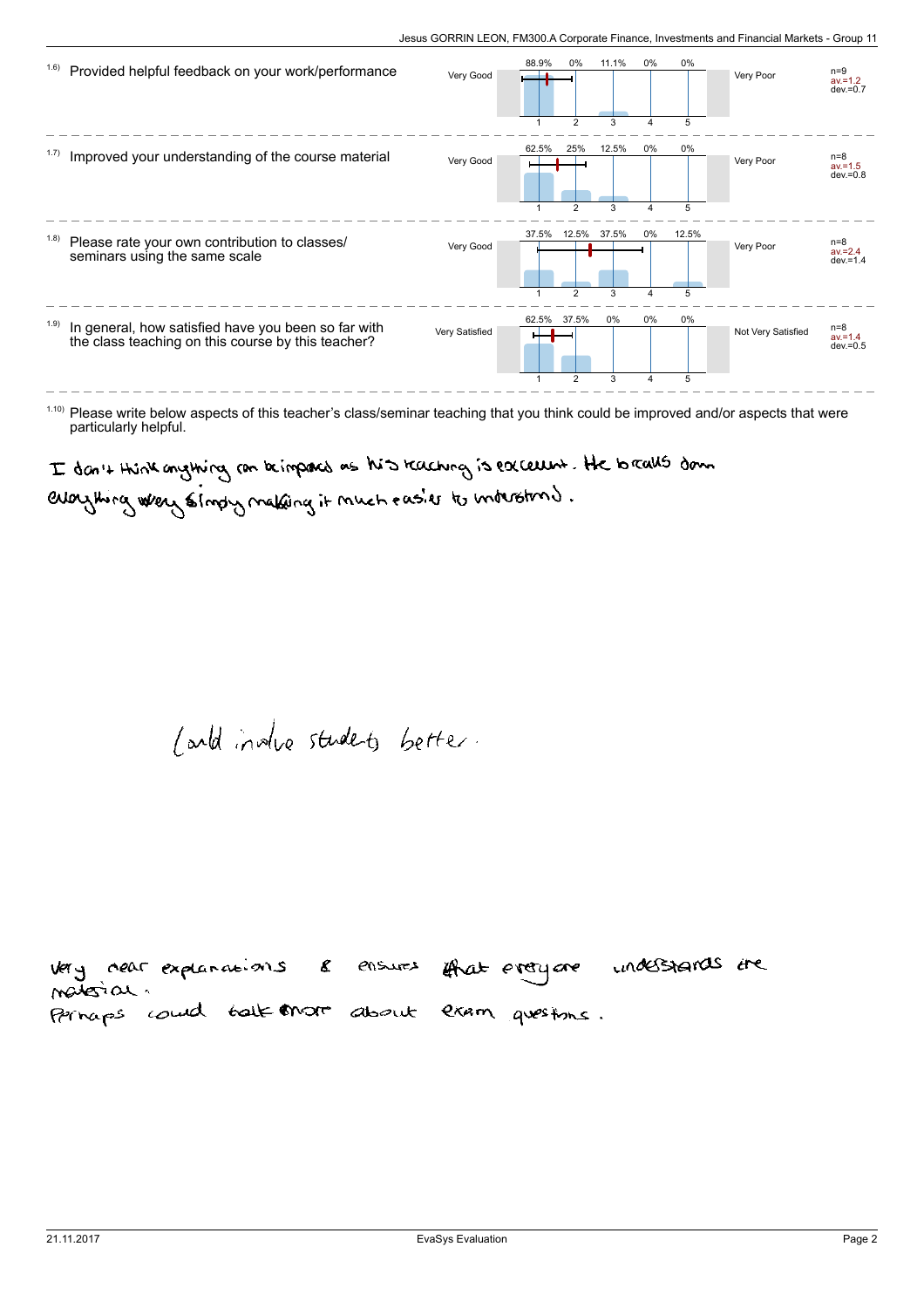|       | 2. Course Evaluation                                                                                                                    |                    |                                                                  |         |                      |                                    |
|-------|-----------------------------------------------------------------------------------------------------------------------------------------|--------------------|------------------------------------------------------------------|---------|----------------------|------------------------------------|
| 2.1)  | How do you rate the reading list(s) provided for this<br>course?                                                                        | Very Good          | 0%<br>25%<br>25%<br>50%<br>$\overline{2}$<br>3<br>$\overline{4}$ | 0%<br>5 | Very Poor            | $n=8$<br>$av = 2.3$<br>$dev = 0.9$ |
| 2.2)  | How many hours of independent study do you put into this course each week?                                                              |                    |                                                                  |         |                      |                                    |
|       |                                                                                                                                         | More than 10 hours |                                                                  |         | 22.2%                | $n=9$                              |
|       |                                                                                                                                         | 6-10 hours         |                                                                  |         | 22.2%                |                                    |
|       |                                                                                                                                         | 2-5 hours          |                                                                  |         | 44.4%                |                                    |
|       |                                                                                                                                         | Less than 2 hours  |                                                                  |         | 0%                   |                                    |
|       |                                                                                                                                         | None               |                                                                  |         | 11.1%                |                                    |
|       |                                                                                                                                         | Not applicable     |                                                                  |         | 0%                   |                                    |
| 2.3)  | How useful have you found the Moodle and/or any<br>other course materials?                                                              | Very Good          | 50%<br>0%<br>16.7%<br>33.3%<br>2<br>3<br>4                       | 0%<br>5 | Very Poor            | $n=6$<br>$av = 2.3$<br>$dev = 0.8$ |
| 2.4)  | How satisfied have you been with this course<br>content as a whole to date?                                                             | Very Satisfied     | 33.3%<br>0%<br>55.6% 11.1%<br>2<br>3<br>1<br>$\overline{4}$      | 0%<br>5 | Not At All Satisfied | $n=9$<br>$av = 1.8$<br>$dev = 0.7$ |
| 2.5)  | How satisfied have you been with the lectures as a<br>whole to date?                                                                    | Very Satisfied     | 50%<br>25%<br>12.5% 12.5%<br>$\overline{2}$<br>3<br>4            | 0%<br>5 | Not At All Satisfied | $n=8$<br>$av = 1.9$<br>$dev = 1.1$ |
| 2.6)  | How satisfied have you been with the integration of<br>classes with lectures?                                                           | Very Satisfied     | 55.6%<br>44.4%<br>0%<br>0%<br>3<br>2<br>4                        | 0%<br>5 | Not At All Satisfied | $n=9$<br>$av = 1.4$<br>$dev = 0.5$ |
| 2.7)  | How satisfied have you been with the amount of<br>contact time with teachers for this course?                                           | Very Satisfied     | 14.3% 57.1% 28.6%<br>0%<br>2<br>3<br>4<br>-1                     | 0%<br>5 | Not At All Satisfied | $n=7$<br>$av = 2.1$<br>$qeV = 0.7$ |
| (2.8) | How satisfied are you that the feedback received on<br>this course will be helpful in preparing you for the<br>final course assessment? | Very Satisfied     | 44.4% 11.1%<br>44.4%<br>0%<br>$\overline{2}$<br>3<br>4<br>1      | 0%<br>5 | Not At All Satisfied | $n=9$<br>$av = 1.7$<br>$dev = 0.7$ |
| 2.9)  | Would you recommend this course to other students?                                                                                      |                    |                                                                  |         |                      |                                    |
|       |                                                                                                                                         | Yes                |                                                                  |         | 66.7%                | $n=6$                              |
|       |                                                                                                                                         | Maybe              |                                                                  |         | 33.3%                |                                    |
|       |                                                                                                                                         | No                 |                                                                  |         | 0%                   |                                    |
|       |                                                                                                                                         |                    |                                                                  |         |                      |                                    |

Please write below what you think could be improved about this course as a whole and/or aspects of the course that have been particularly positive. 2.10)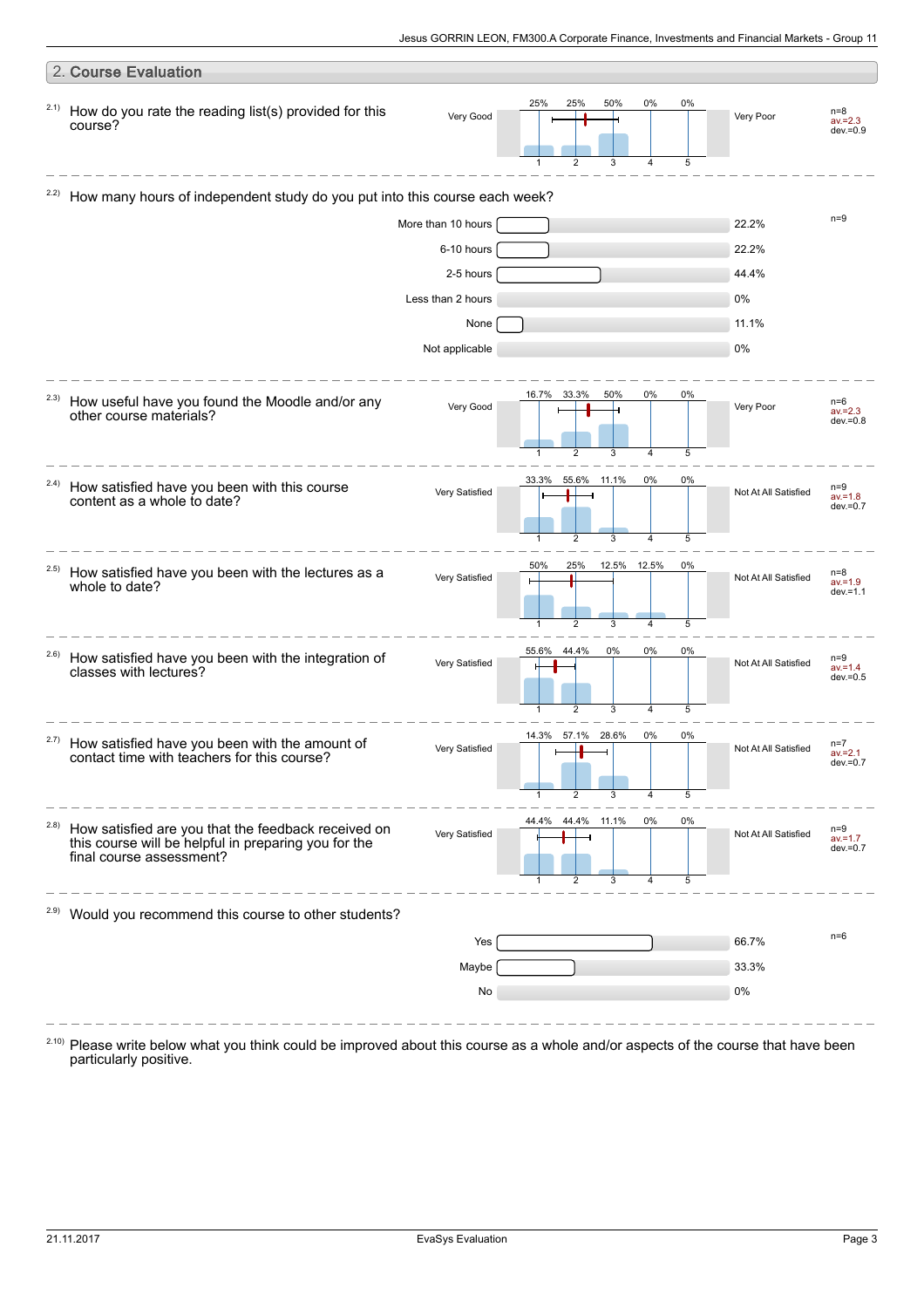· More solutions to prise exam papers the kiturs are not very stimulating, nor intersting, rasses are very good .

# 3. Your Information

| 3.1)<br>Which category of student are you? |                                                                                                         |       |       |
|--------------------------------------------|---------------------------------------------------------------------------------------------------------|-------|-------|
|                                            | First Year Undergraduate                                                                                | $0\%$ | $n=8$ |
|                                            | Second Year Undergraduate                                                                               | 0%    |       |
|                                            | Third Year Undergraduate                                                                                | 87.5% |       |
|                                            | General Course                                                                                          | 12.5% |       |
|                                            | Intercollegiate                                                                                         | $0\%$ |       |
|                                            | Certificate                                                                                             | 0%    |       |
|                                            | Diploma                                                                                                 | $0\%$ |       |
|                                            | Masters                                                                                                 | 0%    |       |
|                                            | Socrates or Erasmus                                                                                     | 0%    |       |
|                                            | Research                                                                                                | $0\%$ |       |
|                                            | Other                                                                                                   | 0%    |       |
| 3.2)                                       | Which of the reasons given below describe why you are taking the course? (Please select all that apply) |       |       |
|                                            | It is compulsory for my degree programme                                                                | 55.6% | $n=9$ |
|                                            | I am interested in the subject matter                                                                   | 33.3% |       |
|                                            | It was recommended to me by other students                                                              | 0%    |       |
|                                            | It was recommended to me by a tutor                                                                     | 0%    |       |
|                                            | Other                                                                                                   | $0\%$ |       |
|                                            |                                                                                                         |       |       |